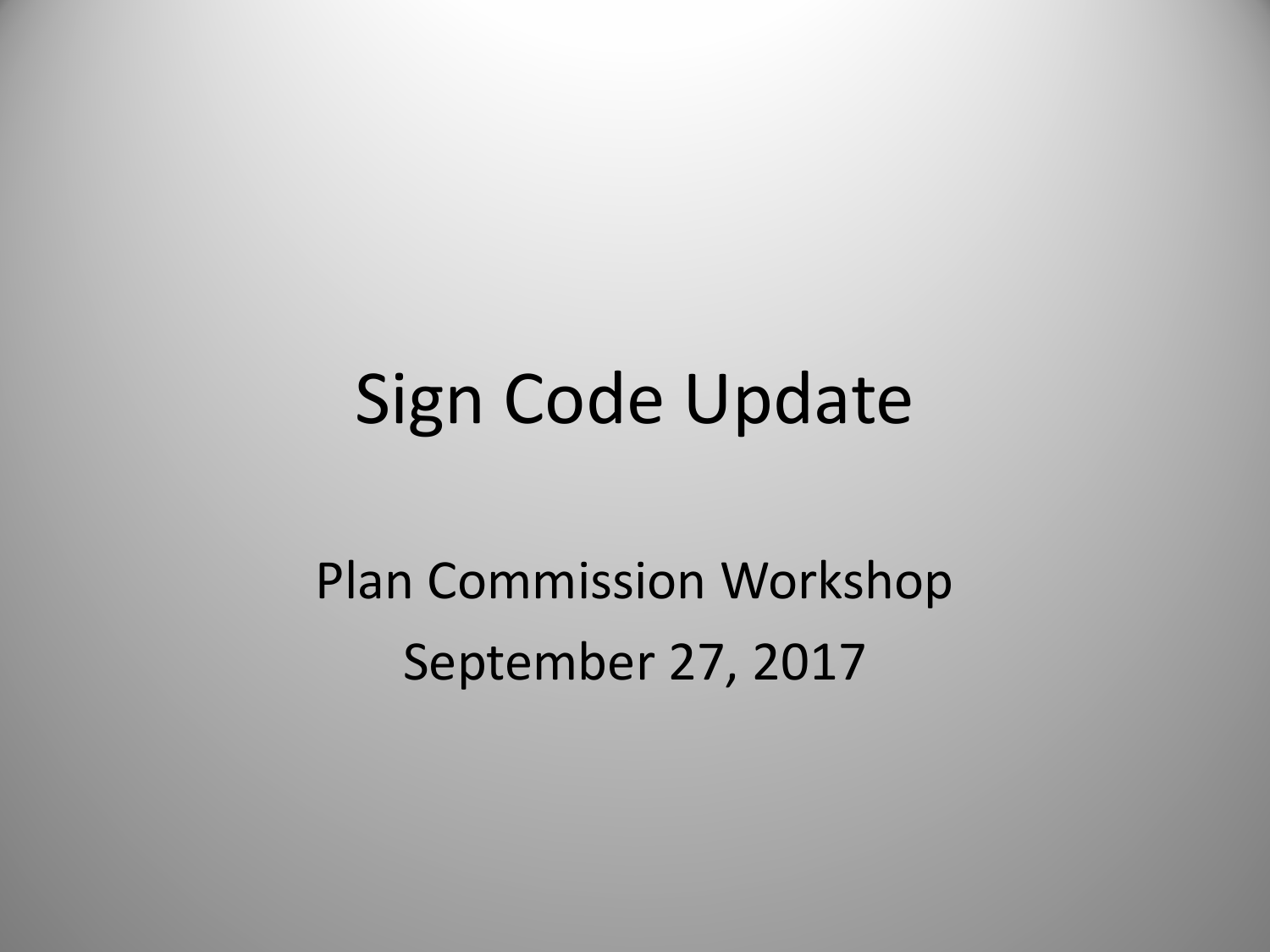## Timeline

- Code Audit May 2017
- Plan Commission Workshop #1 June 14
- Work group sessions July August
- Online engagement September 12-14
- PC Workshop #2 September 13
- Community Assembly Land Use Committee September 21
- PC Workshop #3 September 27
- PC Public Hearing October 11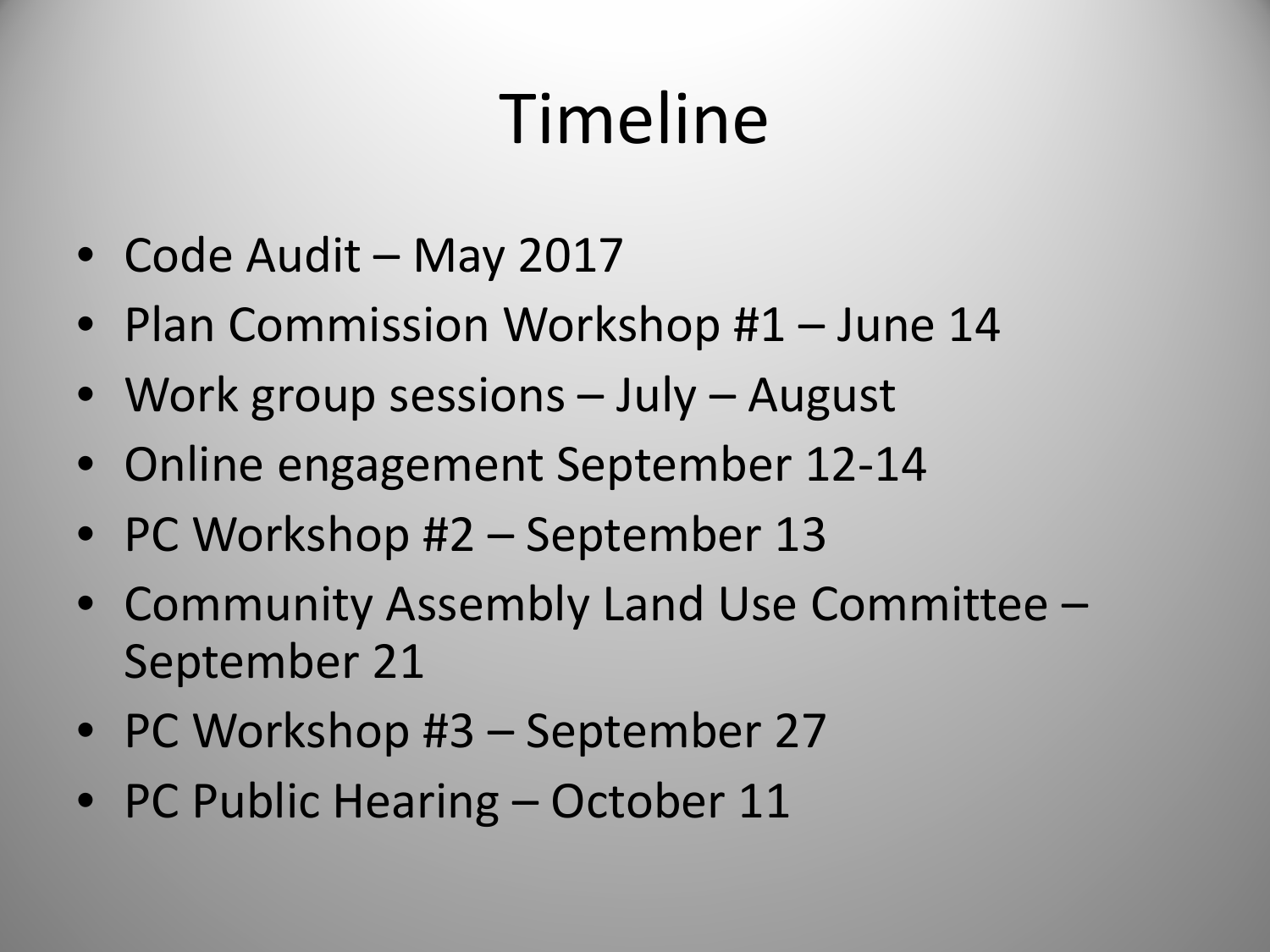## Follow Up Items

- Temporary Signage
	- Duration of display/time limits
	- Neighborhood cleanups
	- Definition and application of "public nuisance"
	- Required distance from the curb
- Existing Neighborhood Commercial Structures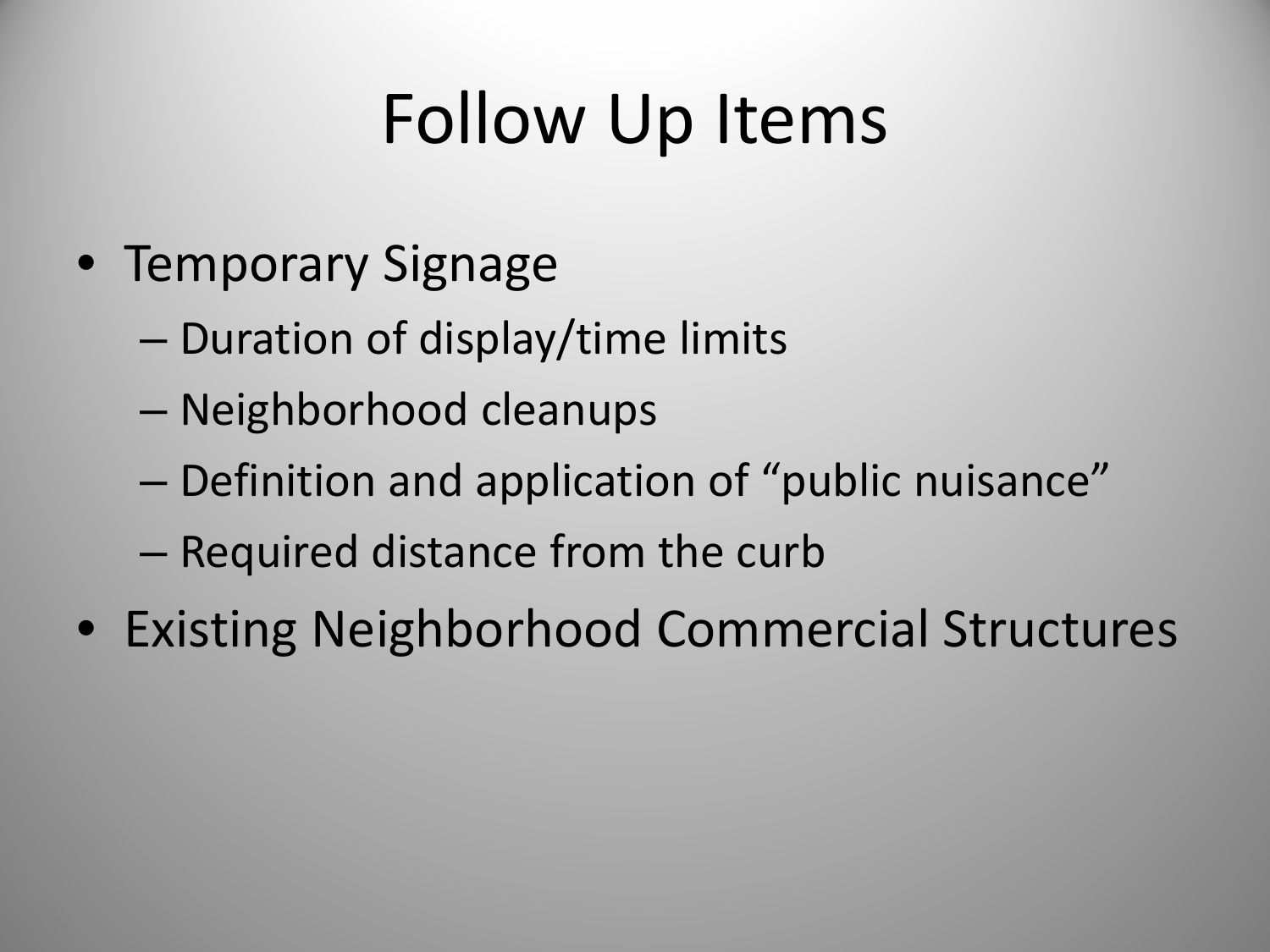## Temporary Signage Duration of Display/Time Limits

- Addition of 180 day time limit on temporary signs
- Addition of abandoned sign definition and prohibition
- Kept public nuisance language although not the most effective mechanism for removal.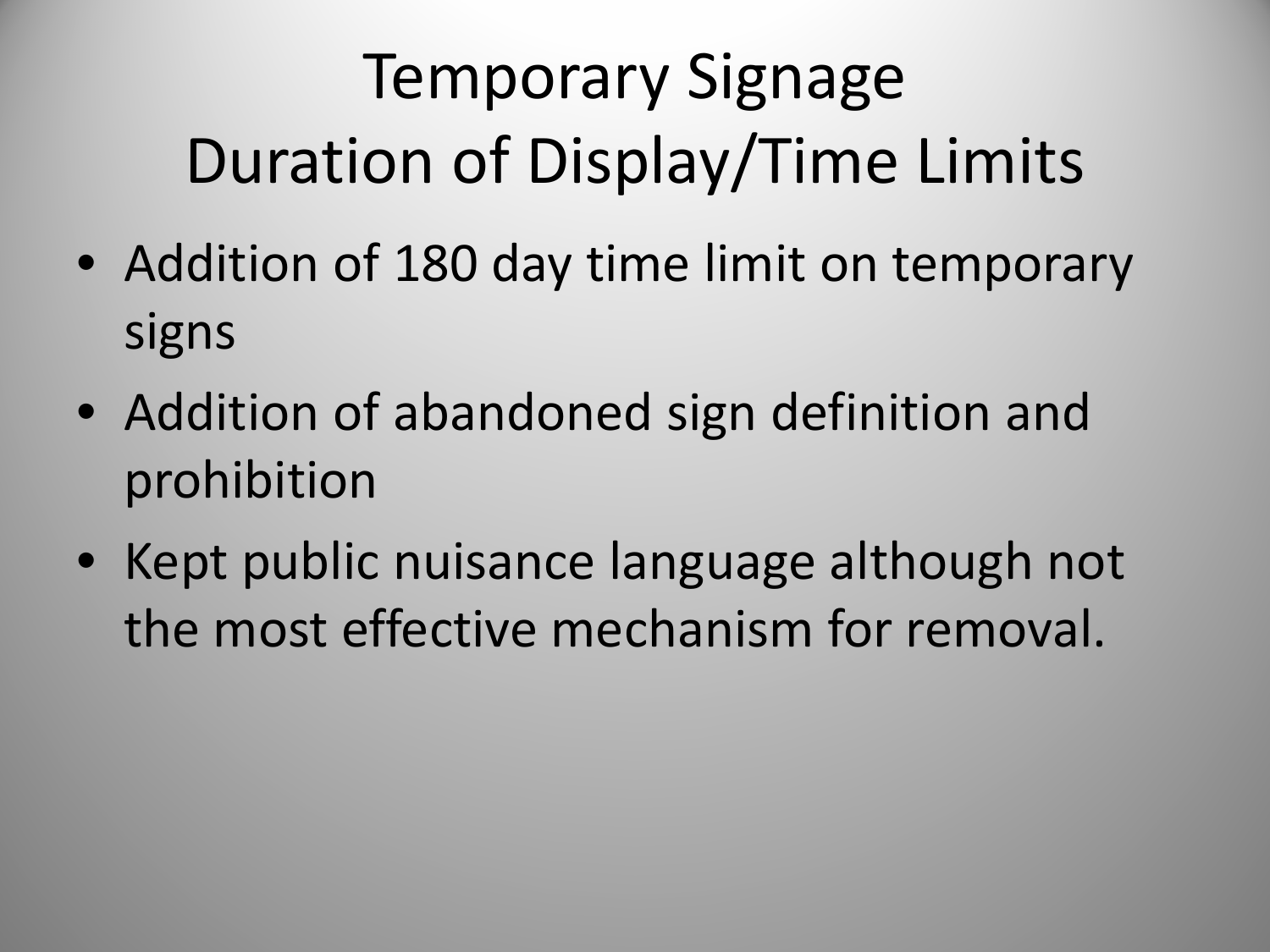## Neighborhood Cleanups

- Inadvisable for neighborhood groups to clean up temporary signs
	- Signs (permanent and temporary) are private property and unsolicited removal could be considered theft
- Clean up events could include signs if there is a training component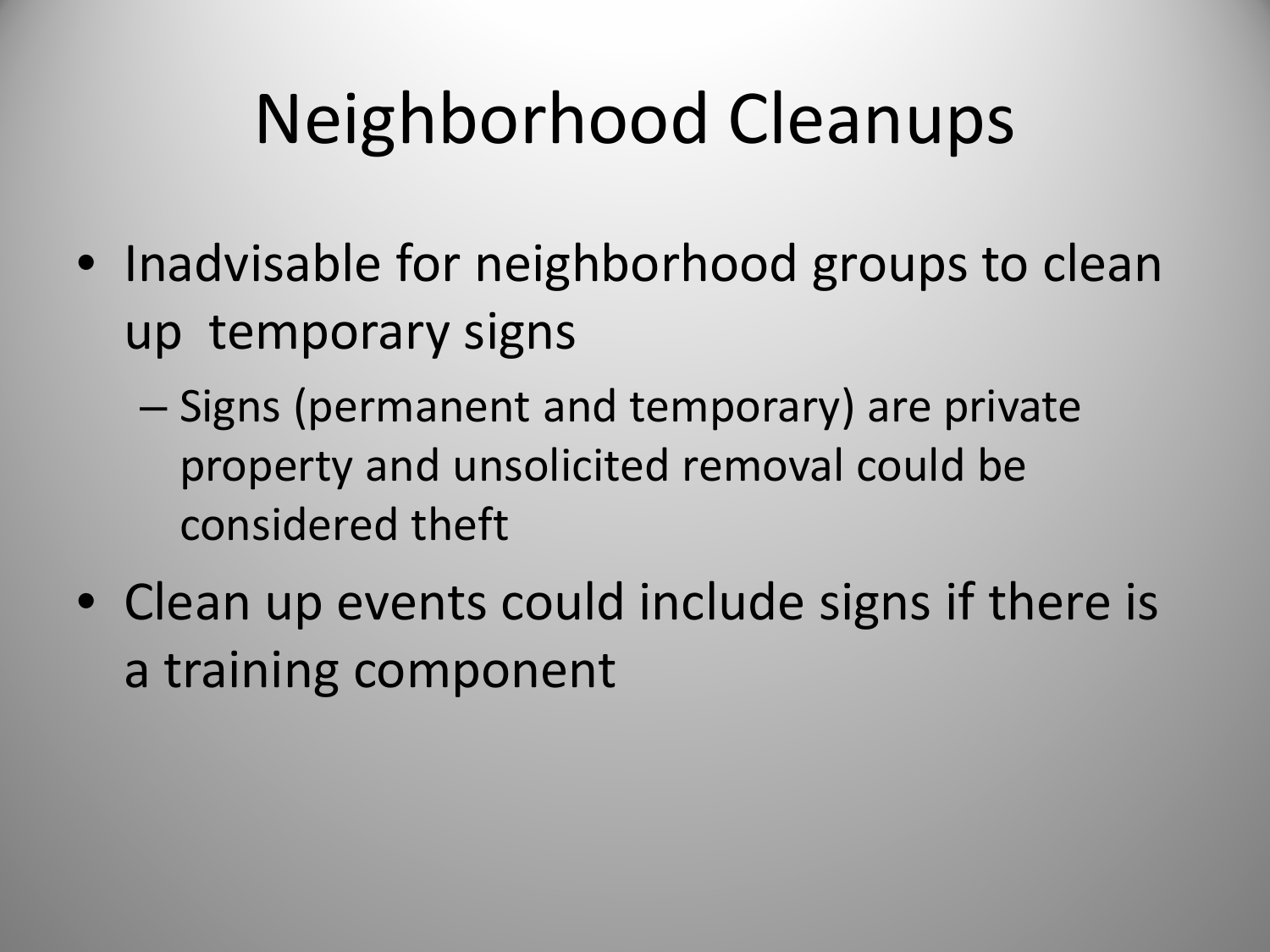#### Nuisance Definition

• 10.02.070 (A) Nuisance

– A "nuisance" is the unreasonable or unlawful use by a person of his real or personal property, or the unreasonable, indecent or unlawful personal conduct which materially interferes with or jeopardizes the health, safety, prosperity, quiet enjoyment of property or welfare of others, offends common decency or public morality, or obstructs or interferes with the free use of public ways, places or bodies of water.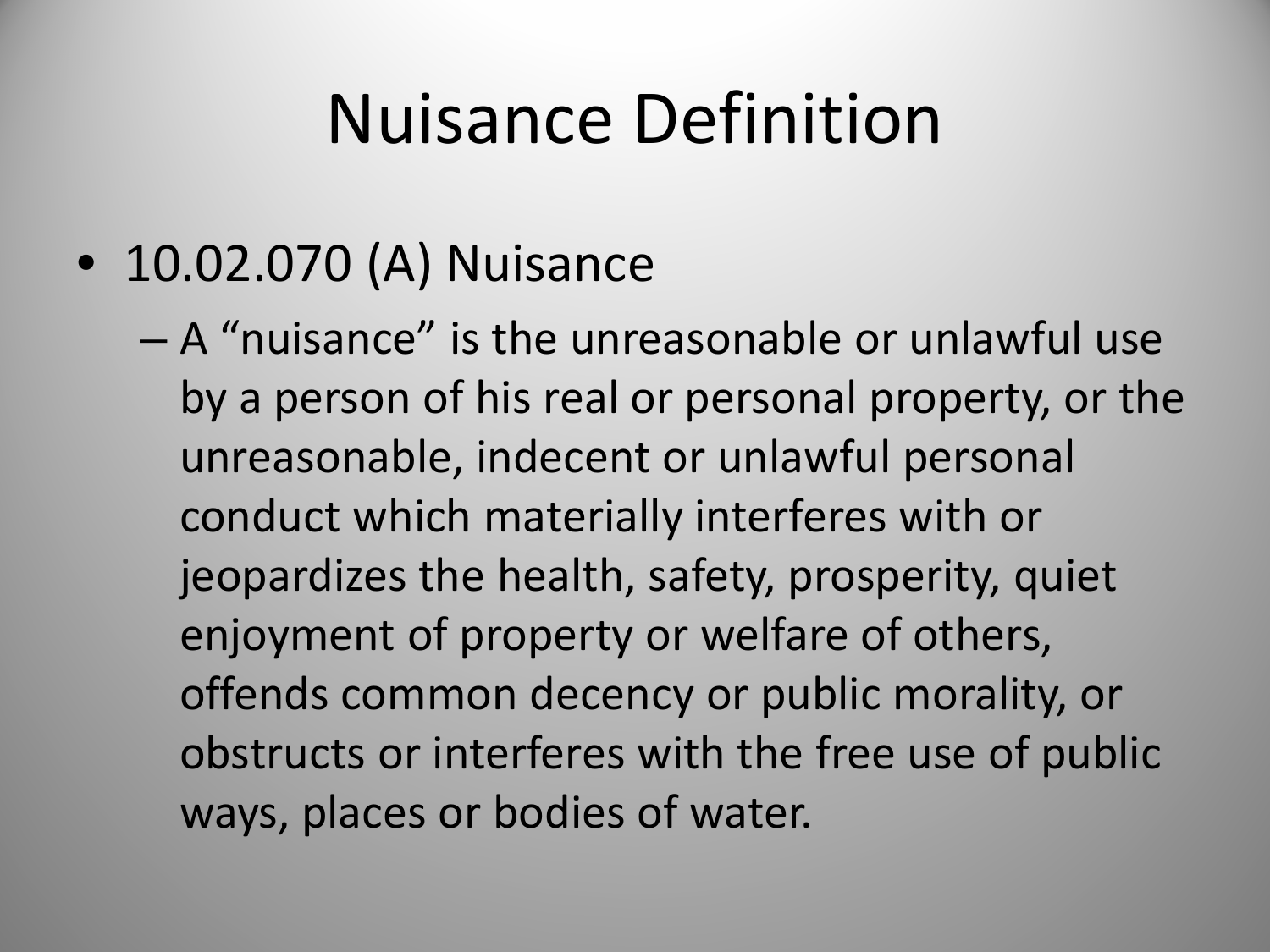# Litter and Rubbish Definition

SMC 10.08.010 Litter and Rubbish

- A. The term "litter" as used in this section means and includes refuse, rubbish, garbage, discarded items and all waste material of every kind and description. No person may place:
	- 1. throw, deposit or otherwise dispose of litter in any public place, public park or in the waters within the City limits, except in accordance with the regulations of the solid waste management department;
	- 2. or deposit litter on the private property of another without the property owner's permission;
	- 3. litter accumulated on private property, or burning or smoldering materials, or dead animals, in any receptacle provided by the City for litter disposal; or remove or disturb the contents of any such receptacle except as authorized by the City;
	- 4. or deposit any litter or any other thing into any garbage can, dumpster or other receptacle located on the property of another, except such containers or receptacles placed in an area open to the public and designated for deposit of litter by the public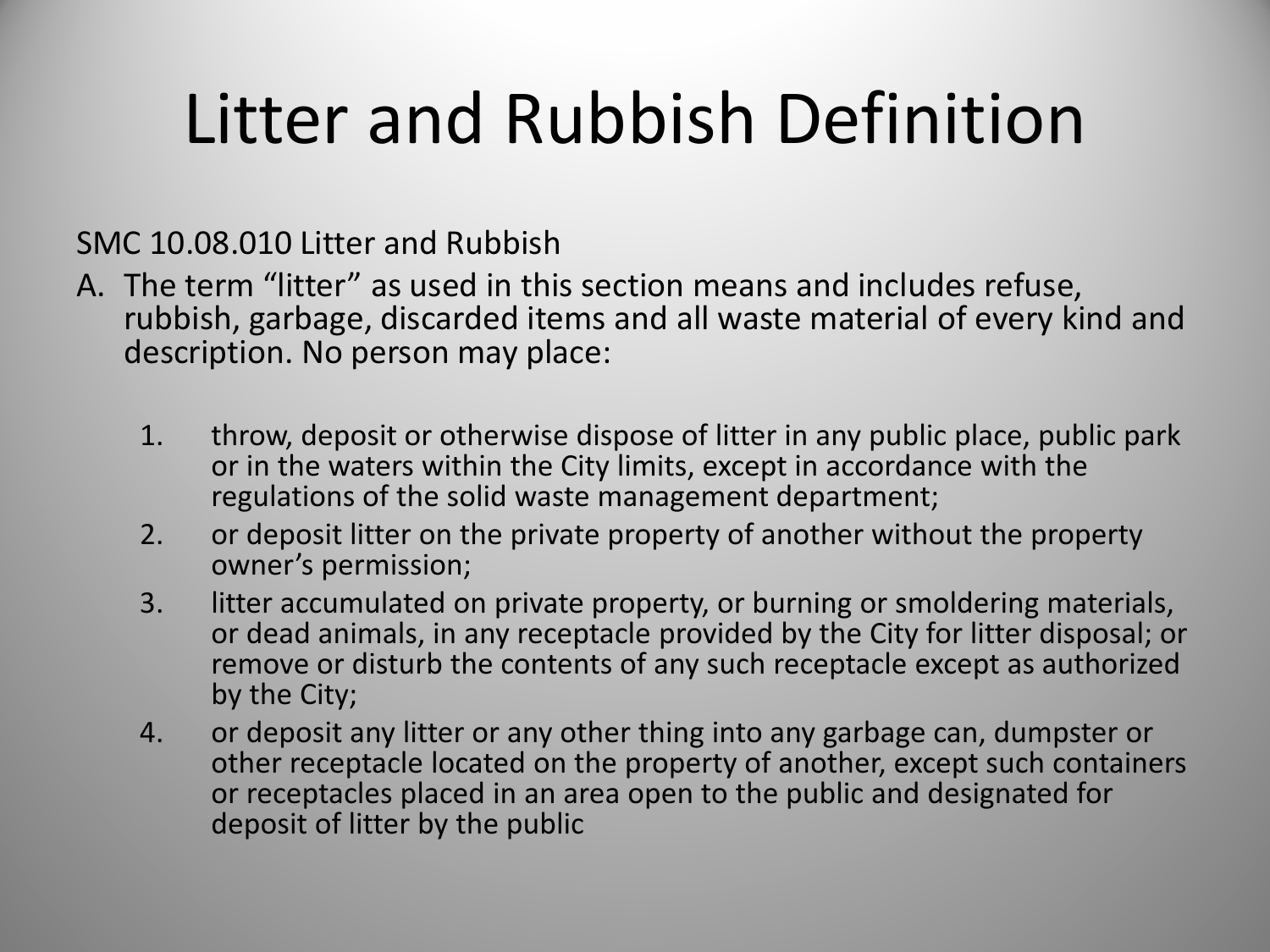#### Temporary Signs Distance from Curb

- Current code specifies the temporary signage placed within the ROW must be within 6" of the curb.
- SMC 17C.240.240  $(C)(3)(e)$
- Allows for "a continuous through pedestrian zone"

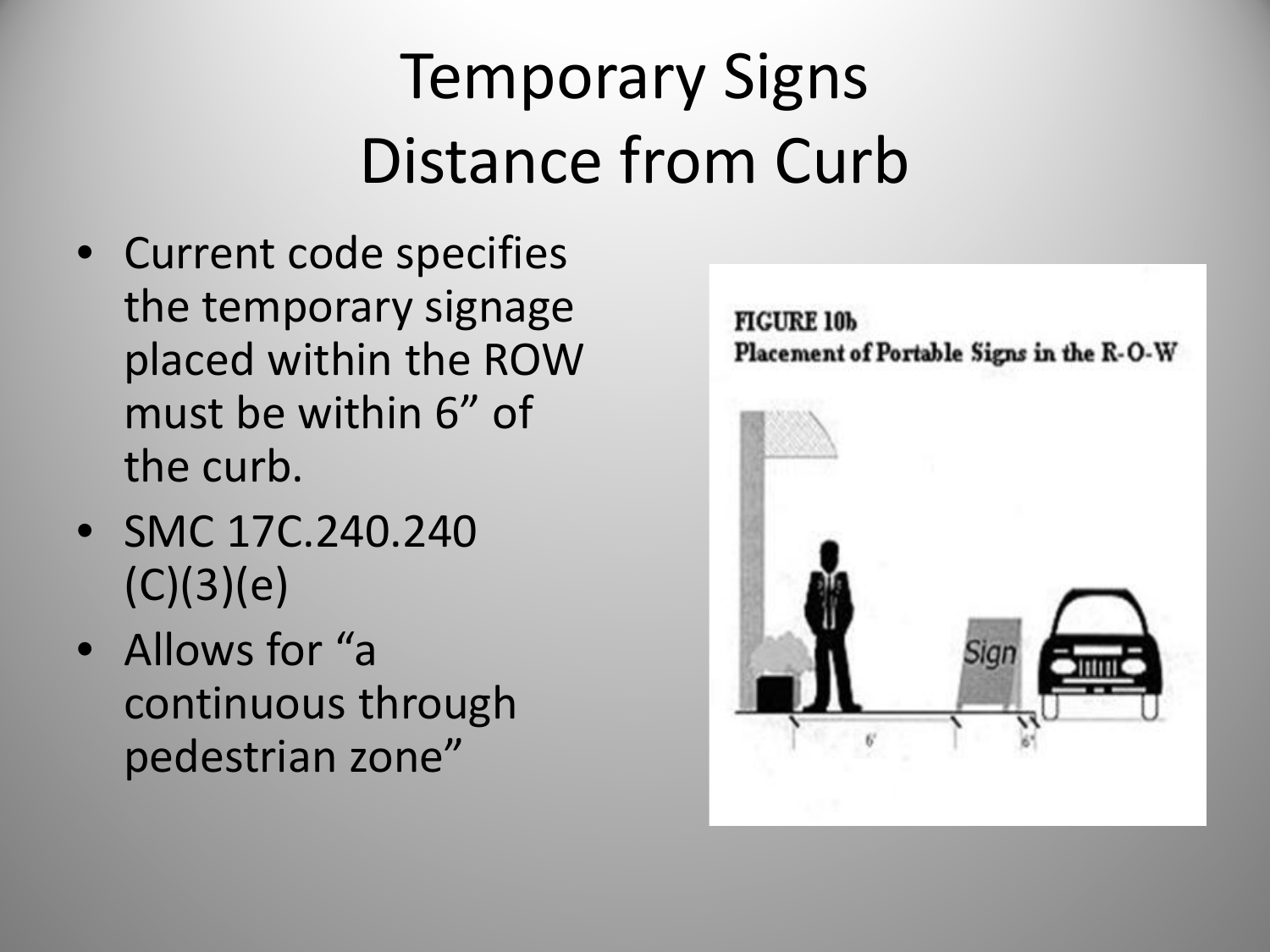#### Existing Neighborhood Commercial **Structures**

• SMC 17C.370.030(F)(11) specifies that existing neighborhood commercial structures in residential zones shall follow the standards for CC4 zones.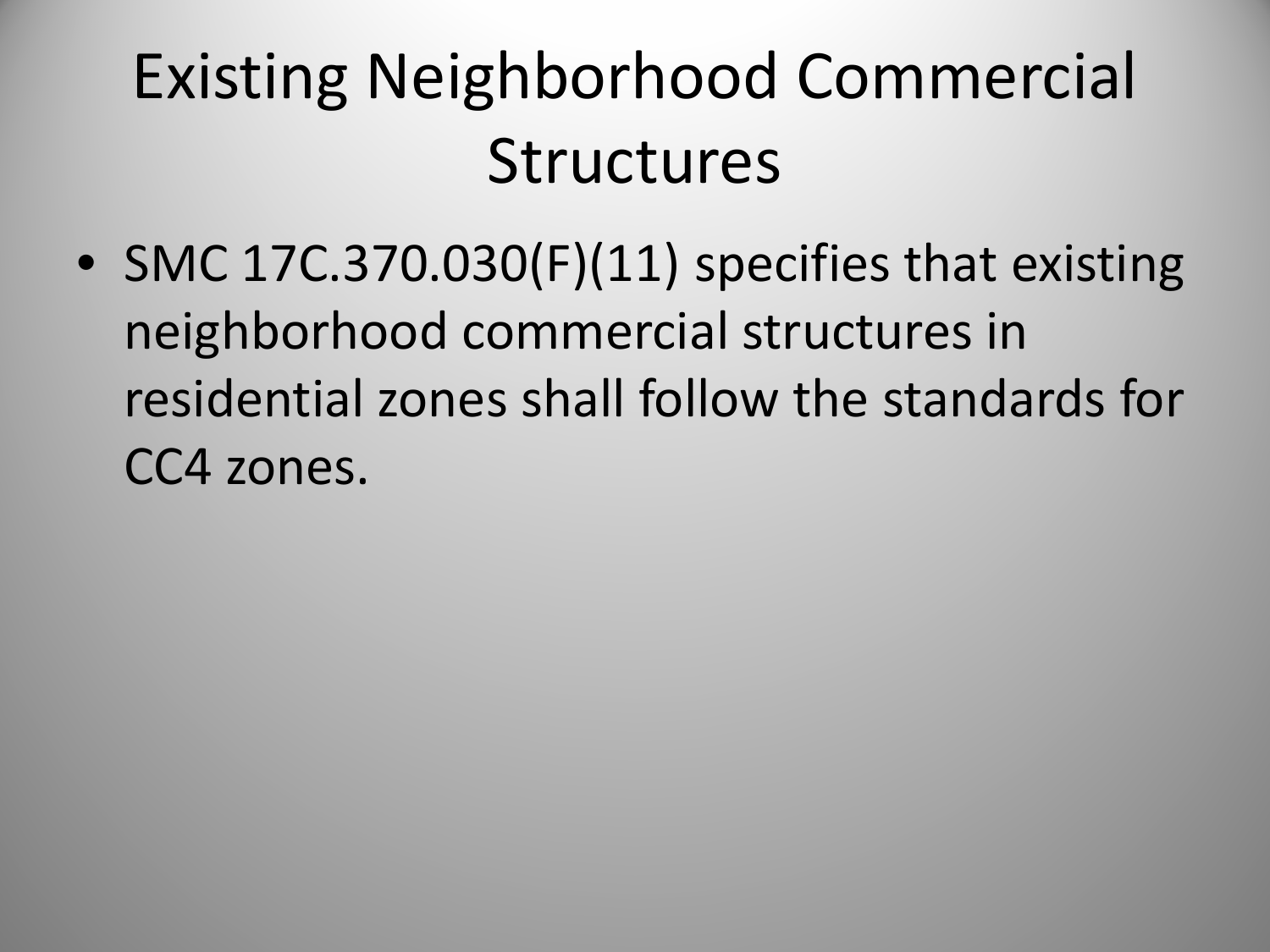| Table 17C.240-2<br><b>Standards for Permanent Signs in</b><br><b>Commercial, Center and Corridor, and Industrial Zones [1]</b>                           |                                                              |  |  |  |  |  |
|----------------------------------------------------------------------------------------------------------------------------------------------------------|--------------------------------------------------------------|--|--|--|--|--|
|                                                                                                                                                          | $CC4$ [2]                                                    |  |  |  |  |  |
| <b>SIGNS ATTACHED TO BUILDINGS</b>                                                                                                                       |                                                              |  |  |  |  |  |
| <b>Size Allocation</b>                                                                                                                                   | 15 sq. ft.                                                   |  |  |  |  |  |
| Maximum Number                                                                                                                                           | $\mathbf{1}$                                                 |  |  |  |  |  |
| Maximum Area Per Sign                                                                                                                                    | 15 sq. ft.                                                   |  |  |  |  |  |
| Minimum Guaranteed Sign Area for a Ground Floor<br>Tenant Space                                                                                          | 15 sq. ft.                                                   |  |  |  |  |  |
| <b>TYPES ALLOWED</b>                                                                                                                                     |                                                              |  |  |  |  |  |
| Fascia, Awning, Marquee, Pitched Roof, Painted Wall                                                                                                      | <b>Yes</b>                                                   |  |  |  |  |  |
| Projecting                                                                                                                                               | Same                                                         |  |  |  |  |  |
| Rooftop                                                                                                                                                  | <b>No</b>                                                    |  |  |  |  |  |
| <b>FREESTANDING SIGNS</b>                                                                                                                                |                                                              |  |  |  |  |  |
| <b>Maximum Number</b>                                                                                                                                    | 1 monument sign per building                                 |  |  |  |  |  |
| When Not Allowed                                                                                                                                         | Not allowed if there is already a<br>wall or projecting sign |  |  |  |  |  |
| Size Allocation for All Freestanding Signs                                                                                                               | 15 sq. ft.                                                   |  |  |  |  |  |
| Size Limit                                                                                                                                               | 15 sq. ft.                                                   |  |  |  |  |  |
| Maximum Height [6]                                                                                                                                       | 5 ft.                                                        |  |  |  |  |  |
| [2] Signs in CC zones are subject to the standards and guidelines contained in the Initial<br>Design Standards and Guidelines for Centers and Corridors. |                                                              |  |  |  |  |  |
| [6] This height limit is for the total height of the combined sign face and sign structure.                                                              |                                                              |  |  |  |  |  |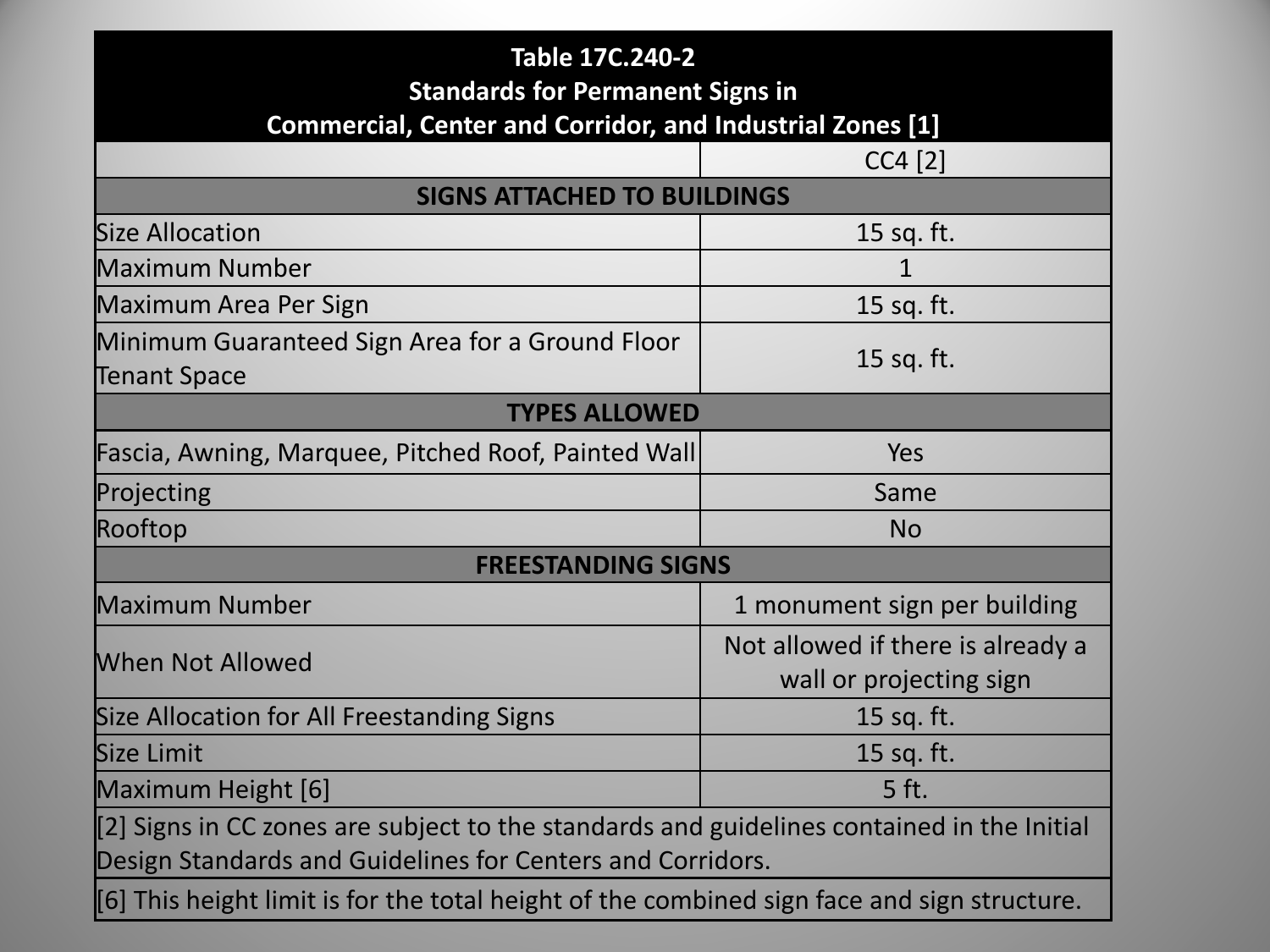| Table 17C.240-1. Standards for Permanent Signs in RA, RSF, RTF, RMF, and<br><b>RHD Zones [1]</b>                                |                           |                                     |                                                   |                                                |                                                            |  |
|---------------------------------------------------------------------------------------------------------------------------------|---------------------------|-------------------------------------|---------------------------------------------------|------------------------------------------------|------------------------------------------------------------|--|
| <b>Use</b><br>Category/Structure<br>Type [2]                                                                                    | <b>Number</b><br>of Signs | Max.<br><b>Sign</b><br>Face<br>Area | <b>Types of</b><br><b>Signs</b><br><b>Allowed</b> | <b>Maximum</b><br><b>Sign</b><br><b>Height</b> | <b>Additional</b><br><b>Signs</b><br><b>Allowed</b><br>[3] |  |
| <b>Residential</b><br>Household<br>Living/Multi-family                                                                          | 1 per<br>building         | 15 sq.<br>ft.                       | Fascia,<br><b>Painted Wall</b>                    | Top of wall                                    | <b>Directional</b><br><b>Signs</b>                         |  |
| Residential<br><b>Building, Group</b><br>Living, Day Care,<br>Nonresidential<br><b>Category Uses Not</b><br><b>Listed Below</b> |                           |                                     | Freestanding                                      | 10 ft.                                         |                                                            |  |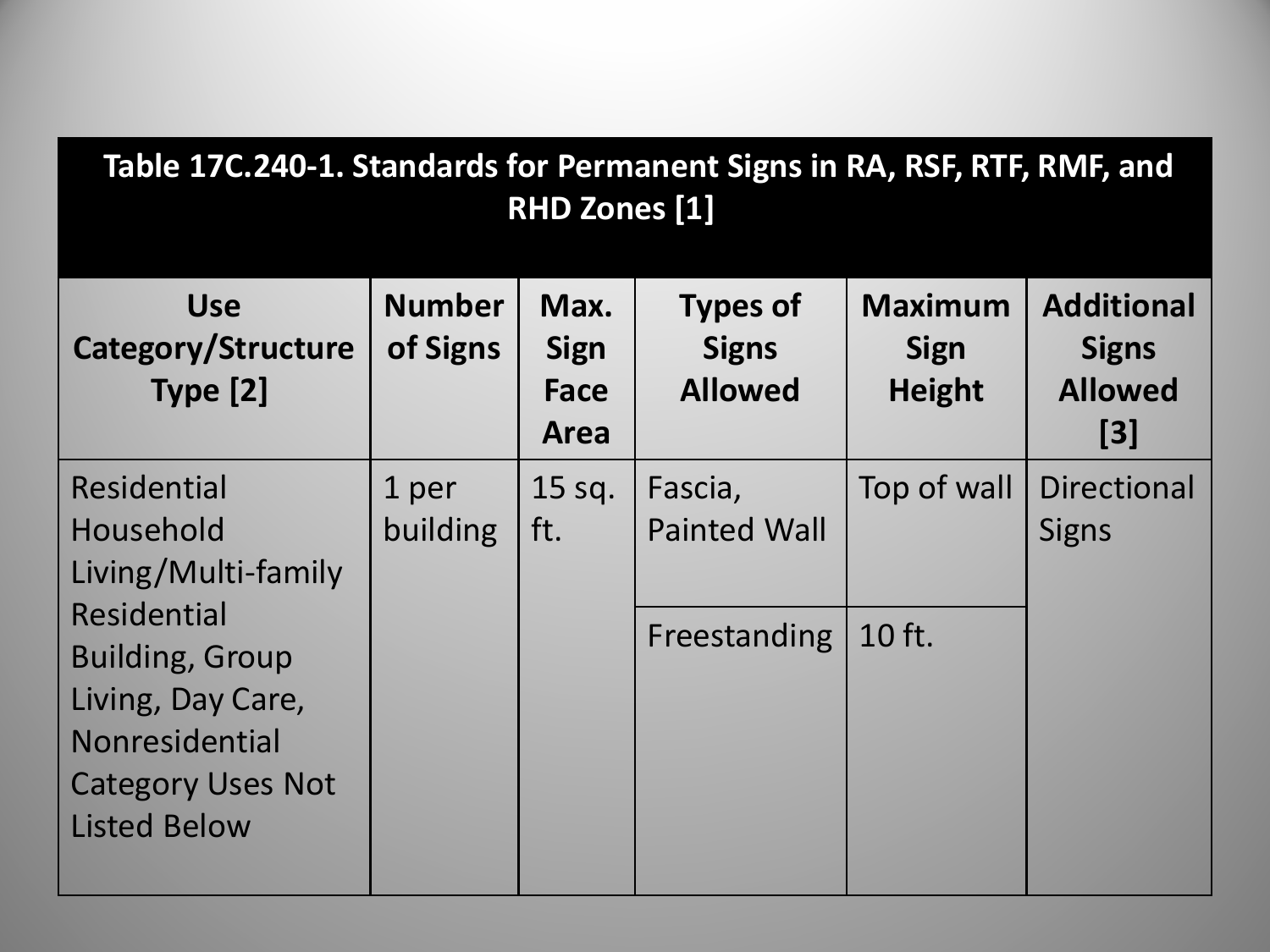#### Existing Neighborhood Commercial **Structures**

• The signage standards in SMC 17C.240.150, Table 178C.240-1for the CC4 zones shall apply. Temporary outdoor signage is prohibited except that one sandwich board sign is permitted. If the sandwich board sign is erected in the public rightof-way it must be consistent with SMC 17C.240.240220.